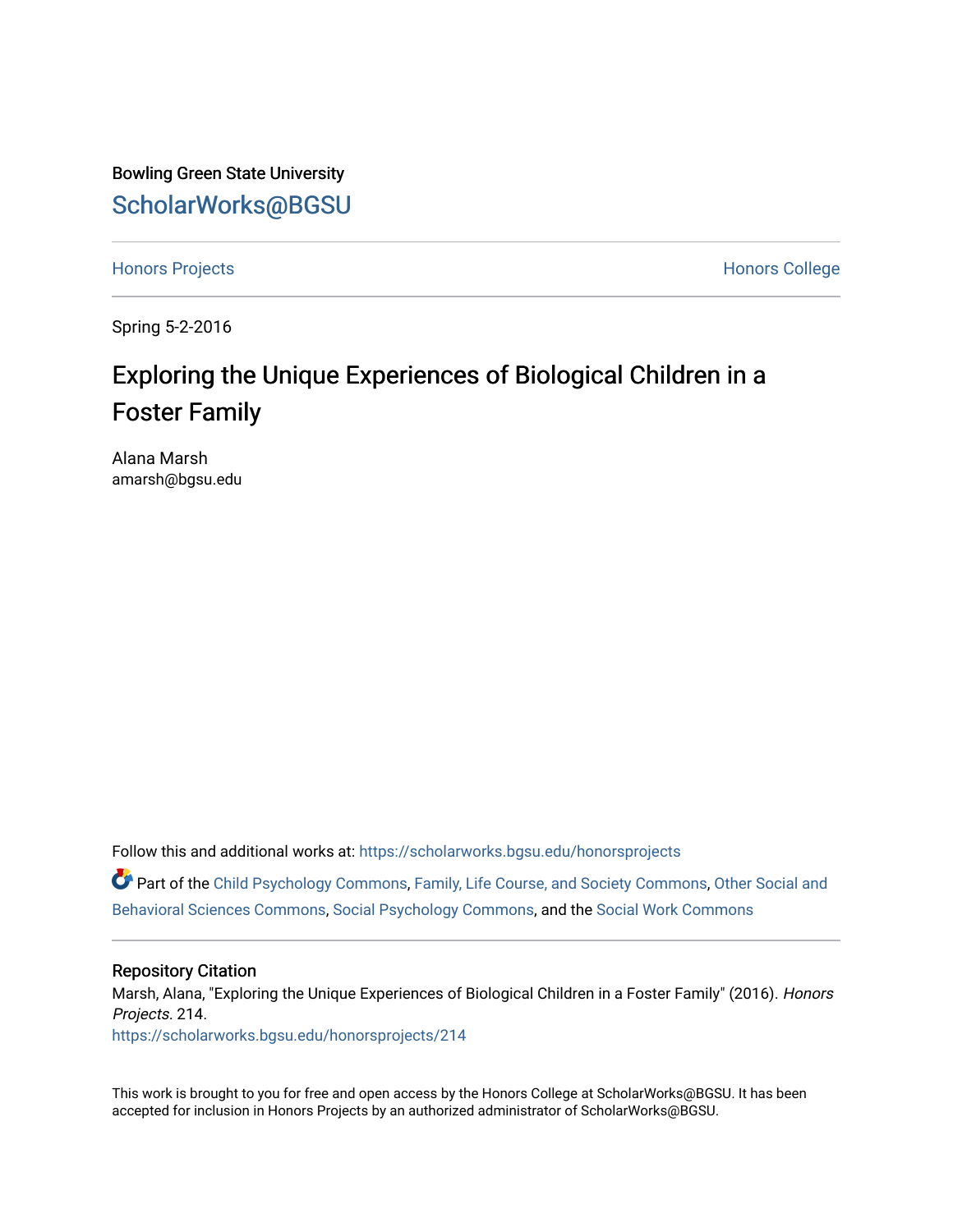

# FOSTER SIBLINGS

*Exploring the Unique Experiences of Biological Children in a Foster Family*

Alana Marsh

Bowling Green State University

Honors Project 2016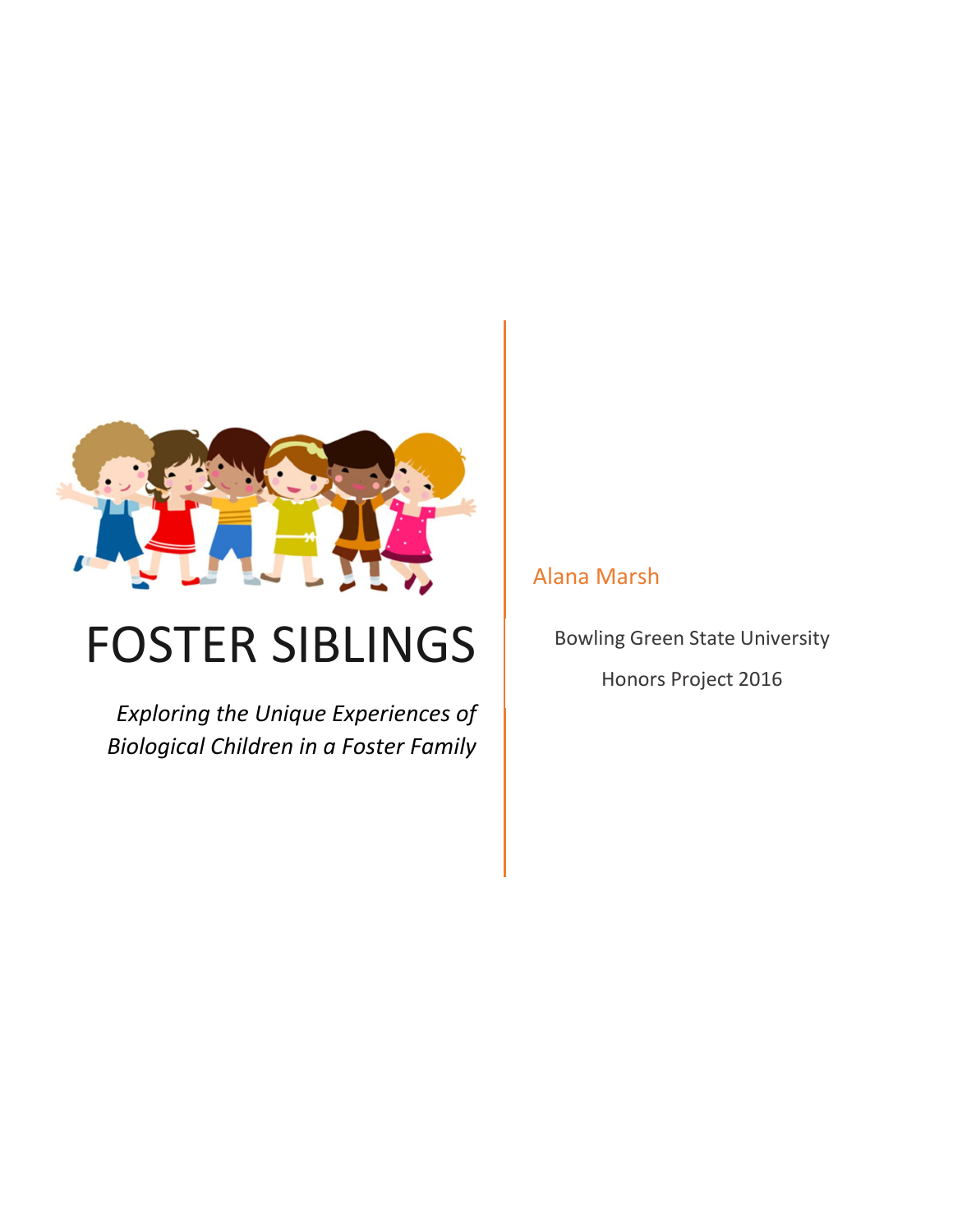Abstract: The purpose of the following research was to identify the experiences and needs of biological children in a foster family. An online survey was sent to licensed foster families from a private agency. The survey included questions about the experiences, both positive and negative, of biological children before foster youth enter the home, during their stay, and after they exit the home. Analysis of 21 survey answers and thorough review of literature indicated significant lack of available resources for foster parents to utilize when preparing their biological children for this family change. Results also showed that children held damaging misconceptions about foster care previous to foster children entering the home. Survey results mirror various findings from research and have strong implications for foster care agencies and practice. The research prompted the creation of a curriculum for children before the family becomes licensed to foster. This exploratory research is not generalizable but concludes that future research should explore the needs of biological children in more depth. Future research and policy should also work to establish new placement procedures, family assessment criteria, and pre training classes for both foster parents and their children.

Keywords: *foster care, biological children, social worker, transition*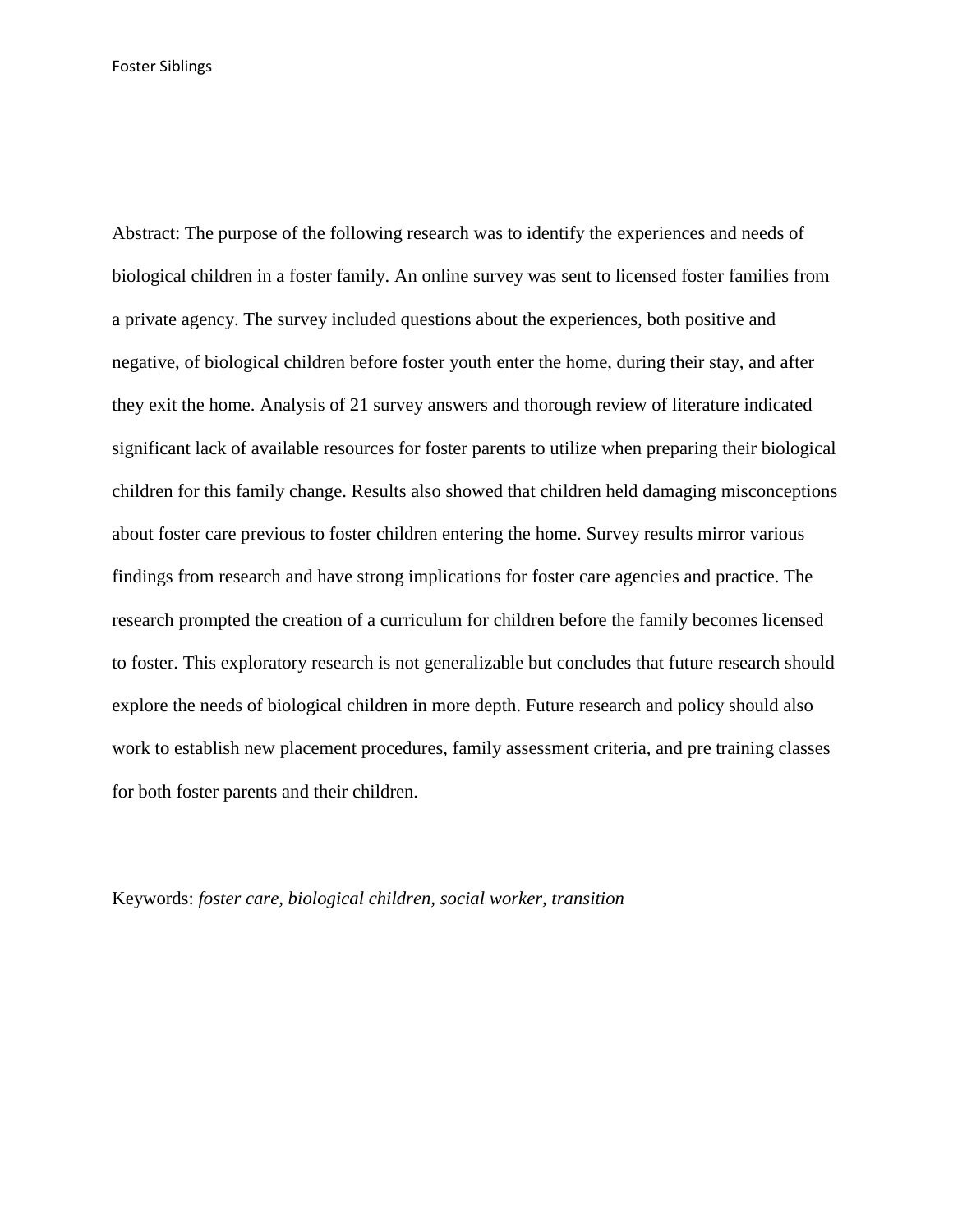#### I. Introduction

When social workers enter the home of a foster family, they typically must complete an assessment of the family dynamic and the wellbeing of the foster child in the home. In completing this task, the biological child(ren) within the home may be unintentionally disregarded by the worker whose primary focus is the foster child. This happens many times with even the child's own parents. A new foster child has many mental and physical health appointments, family visits, caseworker meetings, and more that has to be completed within a timely manner. Biological children in the home may feel overruled or overwhelmed by these tasks and by the foster child's behaviors. After experiencing various forms of trauma, foster children coming into a new home may be withdrawn or they may behave disrespectfully and in ways that warrant foster parent intervention and take away from that may typically be spent as a family (Younes, 2007) This is not the case with all families and is not fault to the families, but it is evident that more attention should be paid and more research put forth in regards to unique needs of the biological children within a foster family.

#### II. Literature Review

When a family decides to foster, the decision may or may not be discussed with input from the children in the home, especially if the children are young at the time. Best practices based on research suggests that preparing children the right way for fostering will have a great impact on how they respond to having a foster child in the home and how well the foster child placement will be maintained. Children who are able to be involved in the entire process of fostering, from the first conversation to the end of the placement, will have a sense of ownership and understanding in the process (Poland, 1993). Research demonstrates that biological children in foster families may have mistaken ideas of foster care or foster children if it is not properly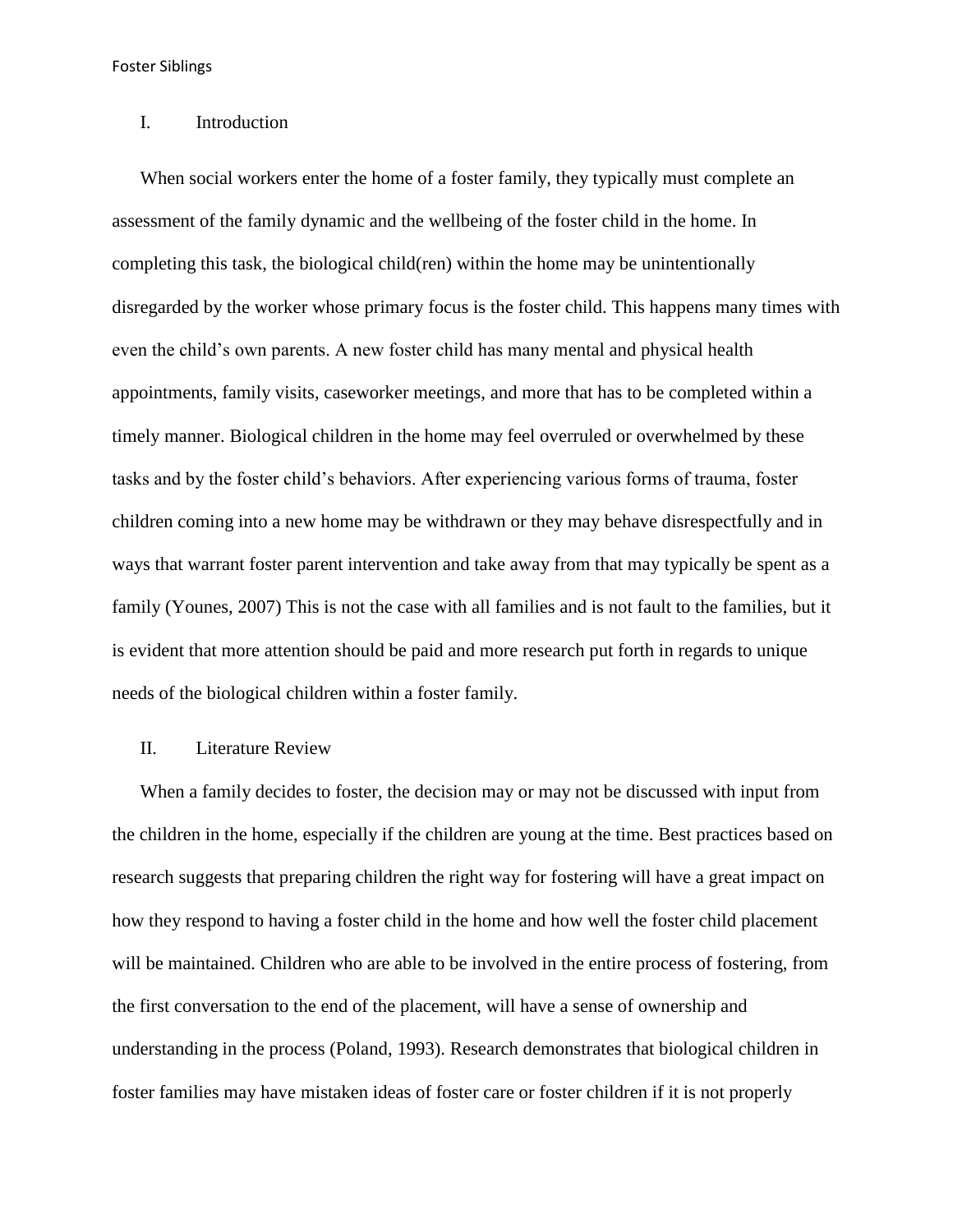discussed with them (Kaplan, 1988), which has implications for their behavior and emotional and psychological wellbeing. Many children in Kaplan's study responded with ideas that children in care were abandoned because they were bad or disliked by their mothers. As a result, many of these young children also had concerns for their own security in that they may someday be abandoned by their parents as well (Kaplan,1988). This finding indicates the need for children to be correctly informed of what foster care is, who the children in care are, and how they became "foster kids."

According to most research findings, the very first reaction of many children when they meet their new foster siblings is one of excitement. Eventually issues of jealousy, anxiety, fear, and competing for attention and resources surface as the children interact (Younes, 2007). Experiences such as the children worrying about their parents, having to share a room opening their home to a child they have only just met, having caseworkers in and out of the home, a constantly changing family system, and role confusion or displacement are just some of the challenges that children will experience with the presence of a foster sibling (Sutton, 2013). It is crucial that children of foster parents are well equipped to deal with this issues and develop an understanding and empathy towards the child in care. Children who are not able to fully grasp why the child is in their home will have an even more difficult time being willing to share resources and time with him/her. Additionally, children may have many questions about the foster child's behaviors as they may have been sheltered from the negative behavioral issues up until this point. It is crucial that parents and service providers are able to properly and age appropriately explain to the child what is going on.

In addition to witnessing negative behaviors, biological children in a foster family may begin to display behavioral and emotional changes themselves. A 2007 study on the topic showed that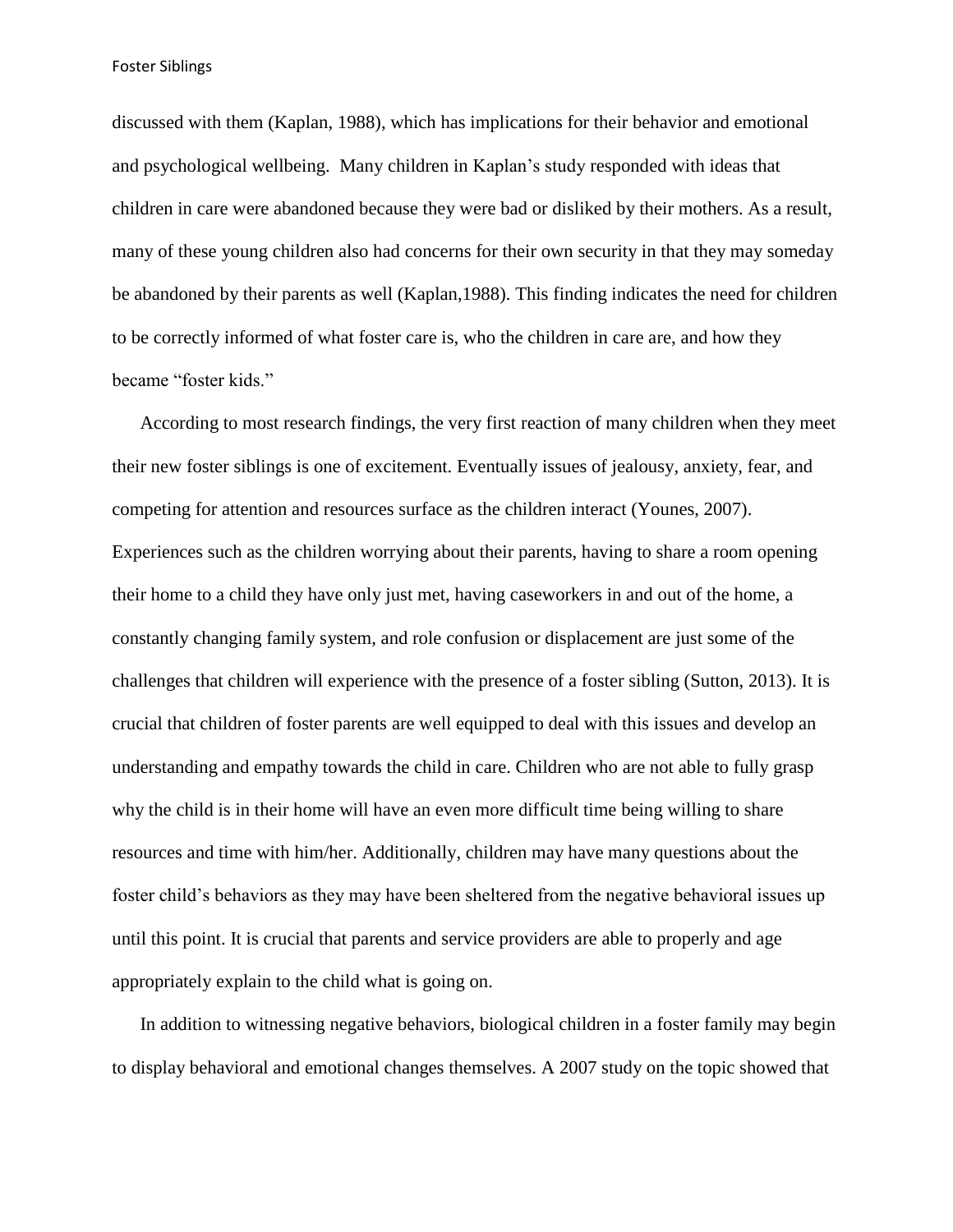during the fostering experience many children began to demonstrate increased attachment to their parents and voiced concern about safety or wellbeing of their parents (Younes, 2007). Much of this is due to the way a family dynamic changes with the introduction of either a younger or older child. A 2013 study by Louise Sutton revealed that most children prefer foster siblings who are the same age or younger than them. Much of this is due to the child feeling threatened by an older child taking their place in the family. If a foster child is the same age as a biological child, they will more simply form a friendship on the basis of common interest and development. On the other hand, if the foster child is younger than the biological child, the biological child is able to take on a caretaker like role for the child which will contribute to feelings of competency and validation in the biological child (Hojer, 2013).

Biological children may also feel threatened by the foster child's presence if it causes a strained or differential relationship with their parents. Children in care often require a lot of attention and care as a result of various needs and impact of trauma. Upon the first month of placement, the child will also be required to attend many medical, emotional, caseworker appointments. The foster parent will need to be present to transport and be present at these appointments which often results in less quality time and attention with the biological child in the home. Depending on the age and understanding of the biological child, he/she may begin to feel ignored or not as important as the foster child. This can result in feelings of displacement and role confusion within the family system (Poland, 1993). Further insecurity and even anger can result if the foster child is young and begins to refer to his/her foster parents as mom and dad. While some biological children will have the maturity level and understanding to be content with this, other children will become possessive and may attempt to shun the foster child out to demonstrate that they are not truly a part of the biological family system.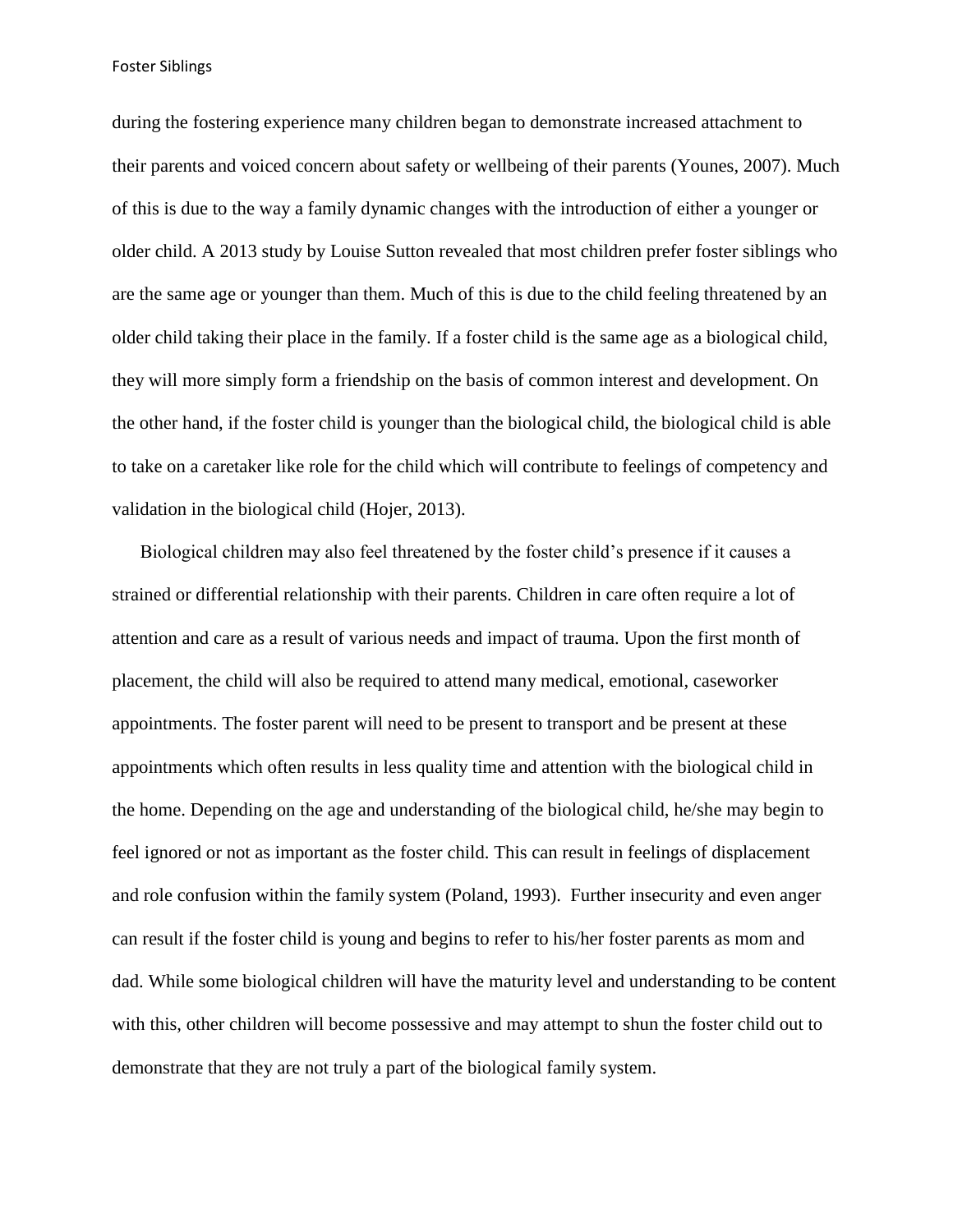Research by Sutton also revealed that much of this insecurity is due to the fact that foster families are constantly changing in dynamic, size, and culture. As new children come and go, there is a constant need for both parents and children to re-establish roles and boundaries. The constant changes, along with the children witnesses other children entering and exiting their home, may lead to the biological child(ren) feeling that their role in the family is not very permanent either. This anxiety may cause children to be defensive and angry about the way foster children treat their parents, the things the foster children say about their parents, and if the foster children refer to the parents as "mom" and "dad" (Sebinski, 2011). Nearly every study performed on this topic recounts how many children often feel that they are held to higher standards and expected to help out more when foster children are in the home. This added sense of responsibility may be a positive or a negative for the child based on how it is delivered

Both parents and children often report that the most difficult part of fostering is the removal or departure of a foster child. Children typically report, depending on the length of placement, that the process feels like losing a sibling (Sutton, 2013). When a foster child's placement in the home ends, whether to be reunified with family, to move to an adoptive home, or as a result of conflict, the biological children and the family may feel a combination of relief and sorrow (Younes, 2007). Relief comes from the opportunity for a family to regroup and have some time together before another foster youth enters the home. At the same time, sorrow results from bonds that have formed with the child over time as well as uncertainties that may come with removal.

Among the challenges and unique experiences there are many positives for children who grow up with foster siblings. These children develop the ability to cope with and adapt to many changing situations (Sebinski, 2011). Additionally, many foster parents report seeing that their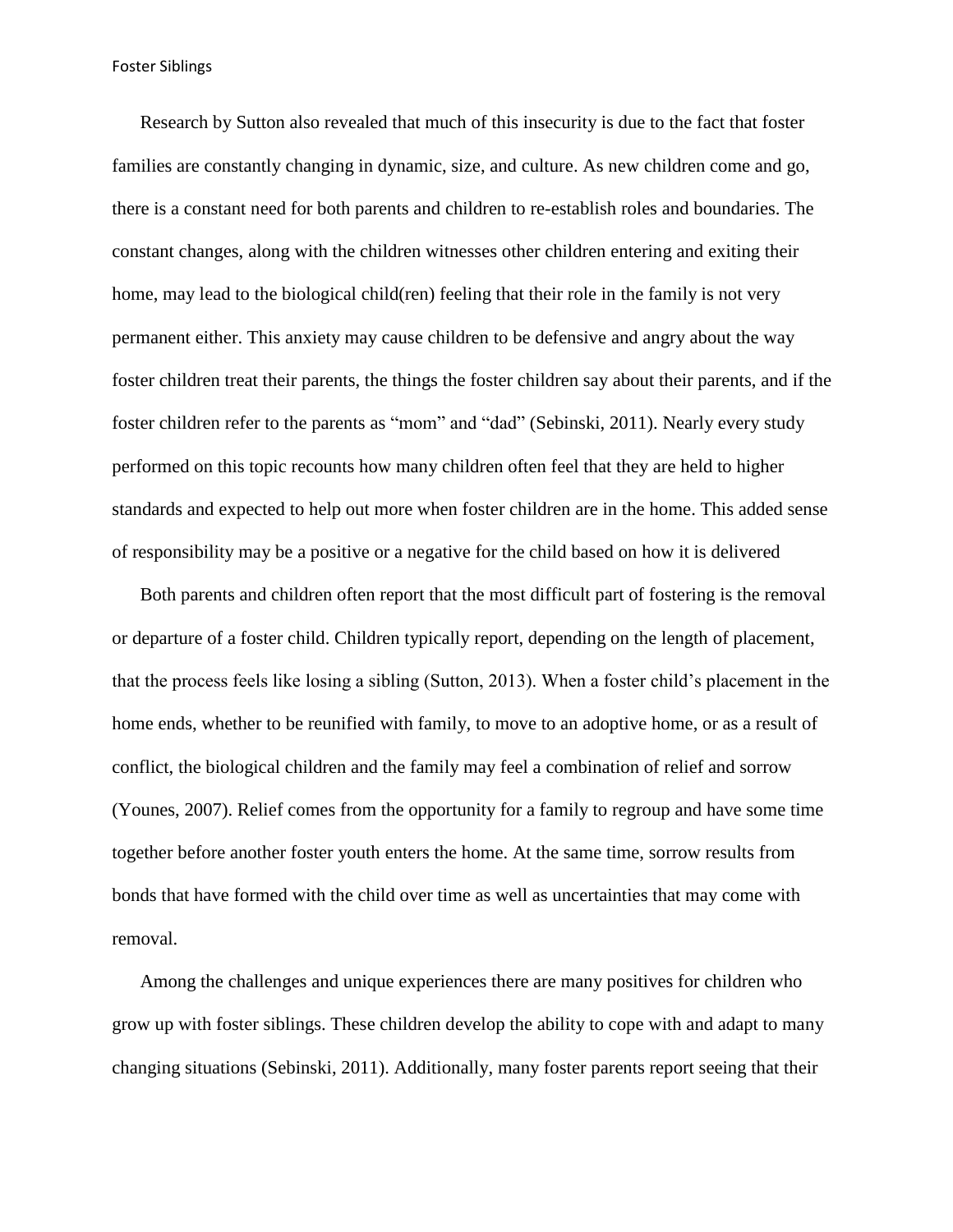children become more outgoing, caring, loving, inquisitive, and willing to help and be responsible. Many children also report that the experience of fostering taught them a lot about different cultures, traditions, ways of thinking, and life in general. Biological children also state that having a foster sibling makes them thankful for their family and even grants a sense of pride if the placement was a positive one (Younes, 2007).

These studies greatly imply the need for training that incorporates biological children in a foster family. Pre-training classes for children to be able to ask difficult questions in a safe environment and be assured of their role in fostering will improve placement stabilities (Poland, 1993). Better education to foster parents, caseworkers, and children about what to expect in terms of adjustment for the biological children will ensure that all parties are best prepared and that fostering can be a positive experience for all involved.

#### III. Research Study

The following exploratory study examines the effect of fostering on the lives of biological children in a home. The study seeks to examine the amount of input children had in the decision to foster, the physical, emotional, and psychological effects of fostering on biological child, and the benefits associated. Additionally, the study utilized one question to inquire of the resources available to foster parents in order to prepare their child for the arrival of a foster youth into the home.

#### *Procedure*

The study took the form of a survey emailed to foster parents licensed through a private agency in North West Ohio. The survey was available from February 23<sup>rd</sup> until March 13<sup>th</sup> of 2016 and included 26 questions both multiple choice and open ended. Four demographic questions were asked in regards to demographics (age, gender, education, and ethnicity) of the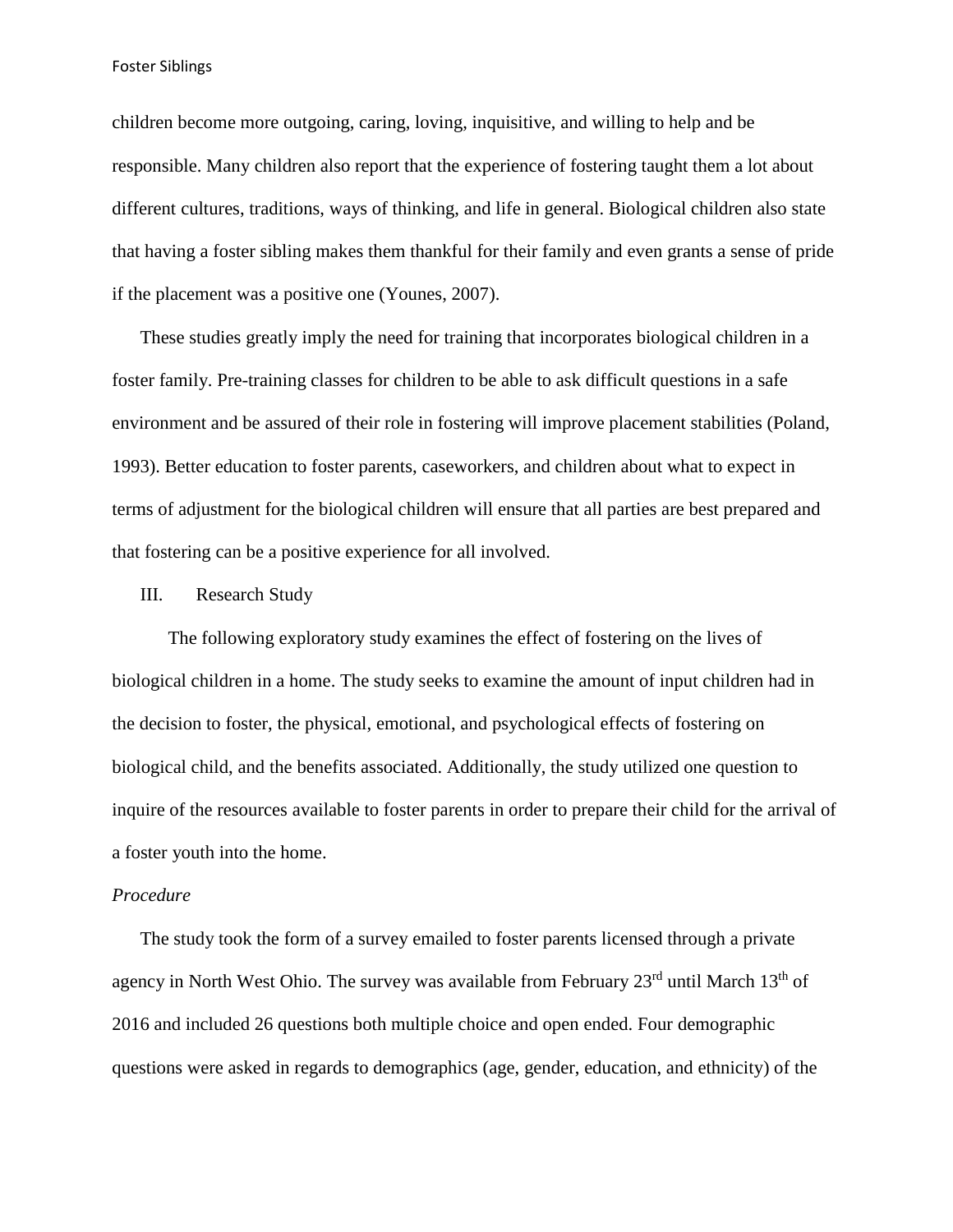respondents. This study received the approval of the Human Subjects Review Board from Bowling Green State University. The survey was initially sent to 42 email addresses which were assessed and found to be families whom had fostered and had biological children in the home simultaneously. Of those who received the survey, 22 responded. One response stated that the family did not in fact have biological children in the home at the same time; this survey response was discarded as it did not meet the requirements. The remaining usable 21 survey results were analyzed resulting in a 50% usable response rate.

#### *Sample*

Those surveyed were foster families licensed through the private agency. This convenience sample is comprised of 19 females and 1 male. Participants ranged in age from 25 to 56 years old with an average age of 39. In regards to education level, 1 respondent indicated their highest level of education as high school,8 participants (40%) had attended some college, 7 had a bachelor's degree (35%), 2 had a graduate degree, 2 had a postgraduate degree. Sixteen participants (80%) were white, 2 were African American, 1 was Hispanic, and 1 indicated "other" in regards to this question. 19 participants indicated that they were in a "dual parent home," while 2 reported being single parents. The participants indicated that they had between 1 and 4 biological children in the home, with a fairly equal distribution among each variable. 76% of participants also indicated that the most foster children they had in their home at one time was 2 to 4.

### *Results/discussion*

Survey questions were asked about experiences between parents and children before, during, and after fostering. Analysis of survey answers revealed that, prior to fostering, all survey participants made the decision to foster with their biological children in mind (67% strongly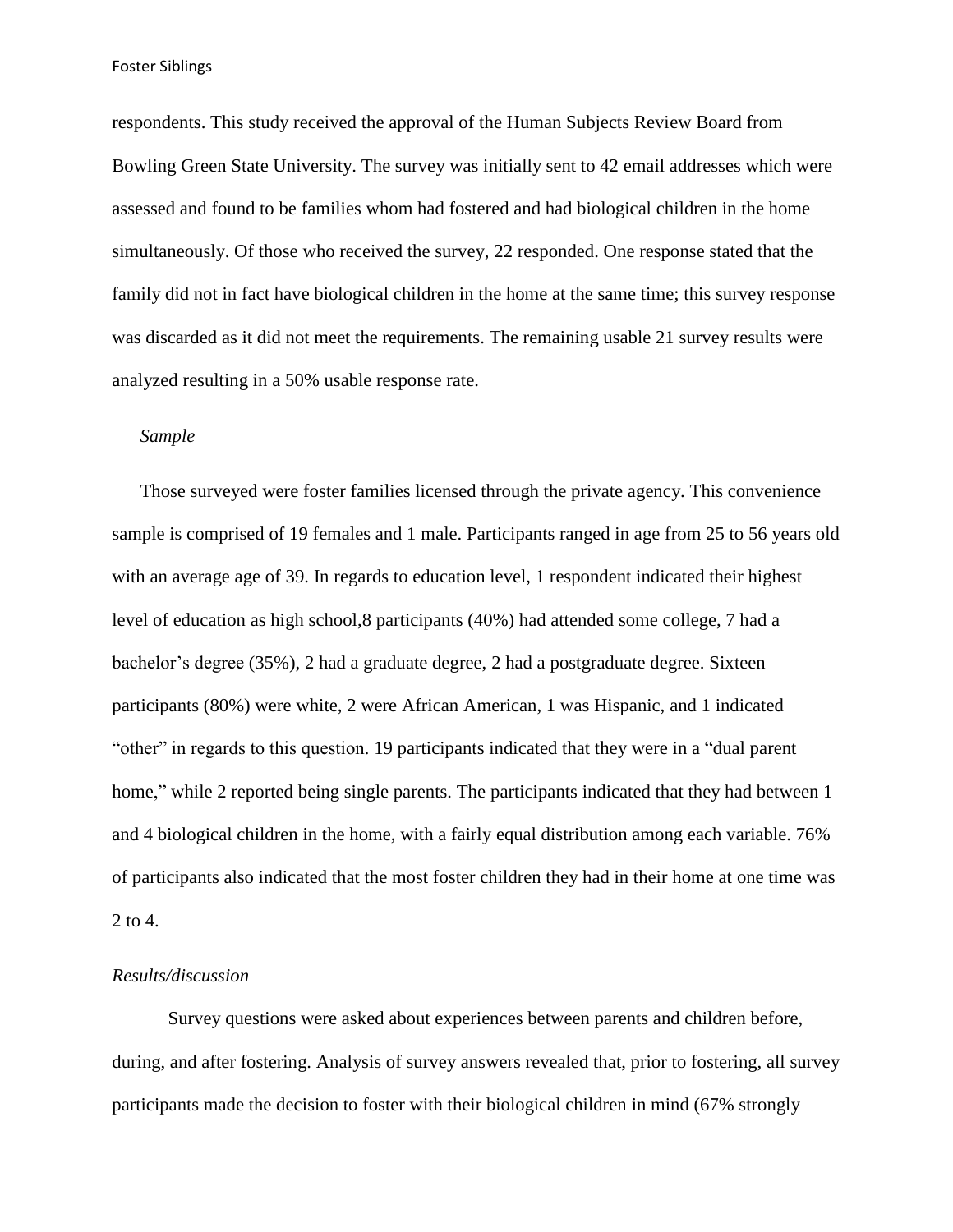agreed, 33%, agreed). While making this decision, all except for 1 participant indicated that their children were actually included in the decision to foster. It is unknown if the children in this home were of proper age to be included in the process.

When asked how parent's prepared their children for fostering, the answers varied. Many stated that they simply spoke to their children about what it meant and had an open discussion about it. Others stated that they had various family meetings and even watched some movies about foster care. A few parents stated that they described to their children some of the sacrifices that would have to be made and how to handle children from a different home. In many answers parents spoke about their own trainings and described how they brought home the things they learned and taught their children. Similarly, one family stated that they did role plays with their children and brought back the training they had received. From this information, it was interesting to see the results of a question asking how well prepared parents felt their children were for the experience of foster; 18 either strongly agreed or just agreed that their children were well prepared, and 3 disagreed or strongly disagreed. It was interesting to compare this data to answers to the question "How much of the training you received for fostering incorporated your biological children." The graphic below demonstrates just how split the answers were for this questions. "Some," "Hardly Any," and "None" were the highest percentages chosen.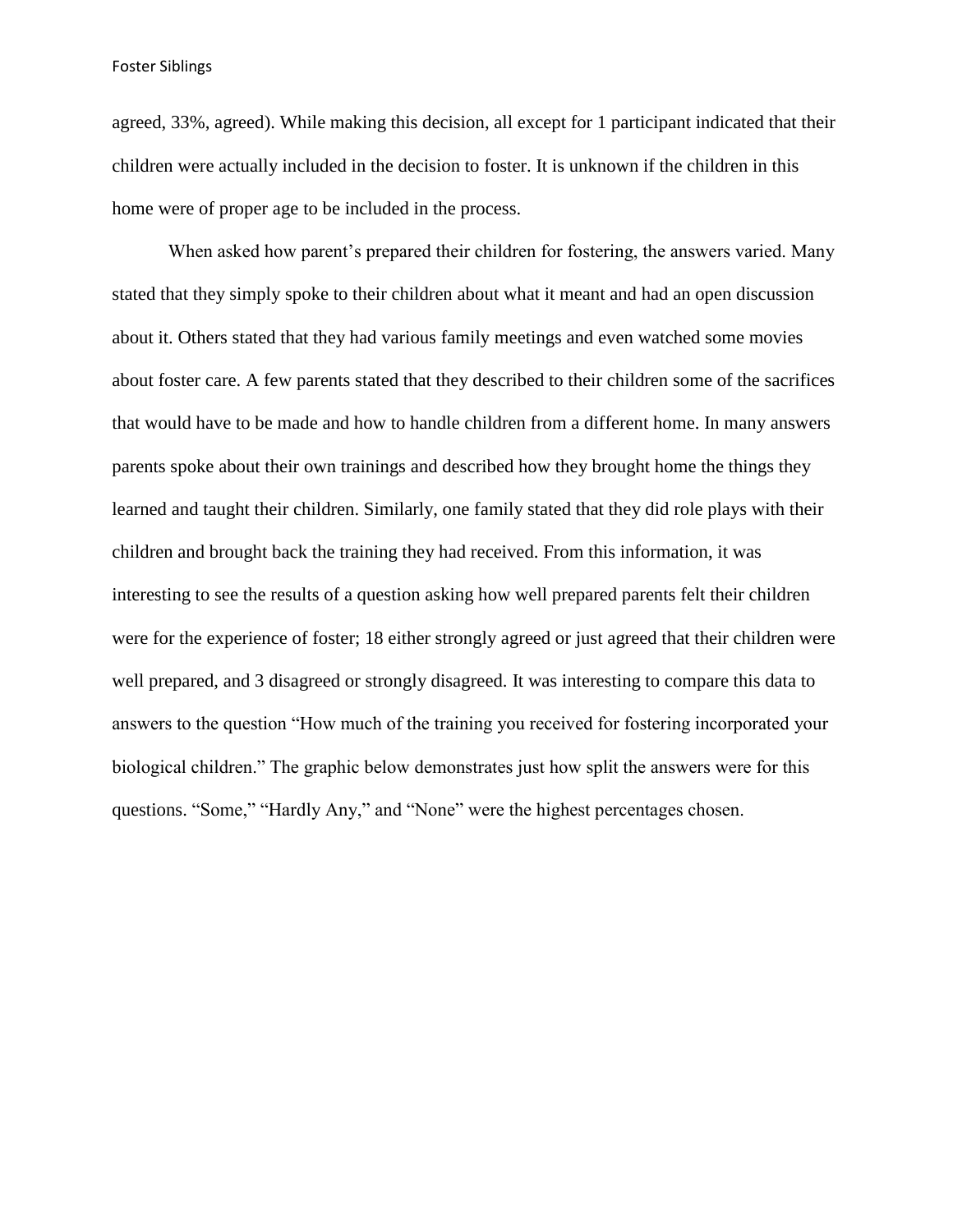

This result indicates that there are not many trainings that incorporate biological children into their foster training, but parents are able to utilize the trainings they have received to teach their children what they need to know about fostering. In another question, 25% of participants indicated that they were unaware of the full impact that fostering would have on their biological children.

Questions were then asked to explore how biological children coped during the fostering experience. Many of these questions were descriptive asking parents to describe their child's physical and emotional reaction to placements and other observable changes and any special circumstances that were present. In the following depiction it is clear to see that children had different reactions to the first foster placement in the home with 75% of parents indicating that their child was somewhat happy, happy, or very happy, and 25% stating their child was somewhat unhappy, unhappy, or very unhappy.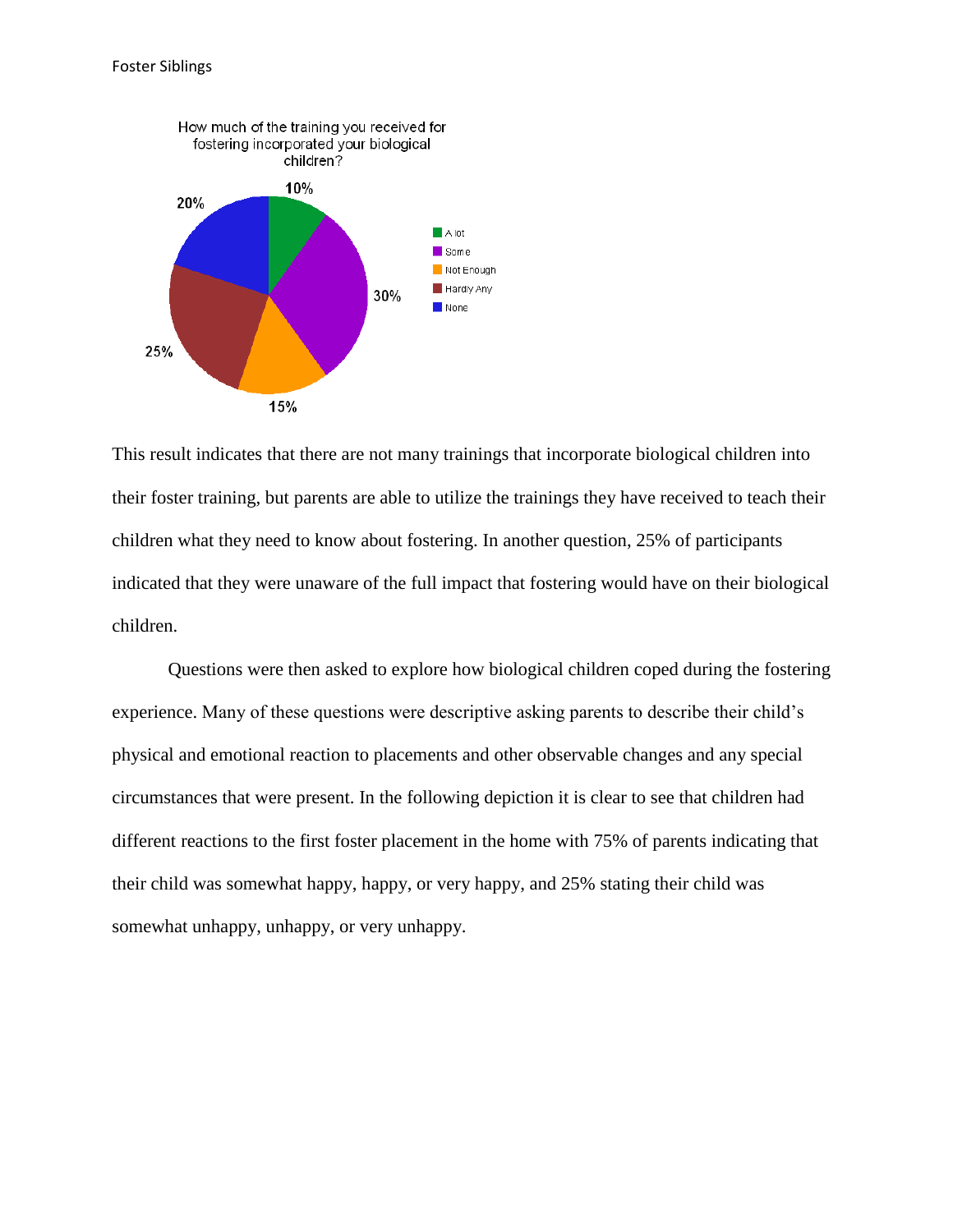

In descriptive answers to questions regarding children's physical and emotion reactions to the foster child in the home, many described excitement, joy, and happiness that was later overshadowed by frustration in regards to behaviors of the child or having to share. A parent commented about the families first placement that:

"They [the children] were overjoyed and excited to love the little boy in our home. The crazy excitement wore off as more placements occurred, but they were still excited to meet new children and make them feel welcome. The youngest was the opposite of that - didn't understand it well at the time of the first placement and didn't like sharing, but has gotten better with each placement"

Another example is described by a surveyed parent who stated:

"Initially, she [our daughter] was very excited to have a sister. As the foster child became more comfortable and revealed other behaviors, she strongly disliked her and just wanted her to leave. She became angry that the foster child was 'ruining' everything. She was also very frustrated with herself for not liking the sister she'd waited so long to get."

Many children have idealized hopes and dreams in their mind about what fostering will be like and what the child will be like. When the foster child does not live up to preconceived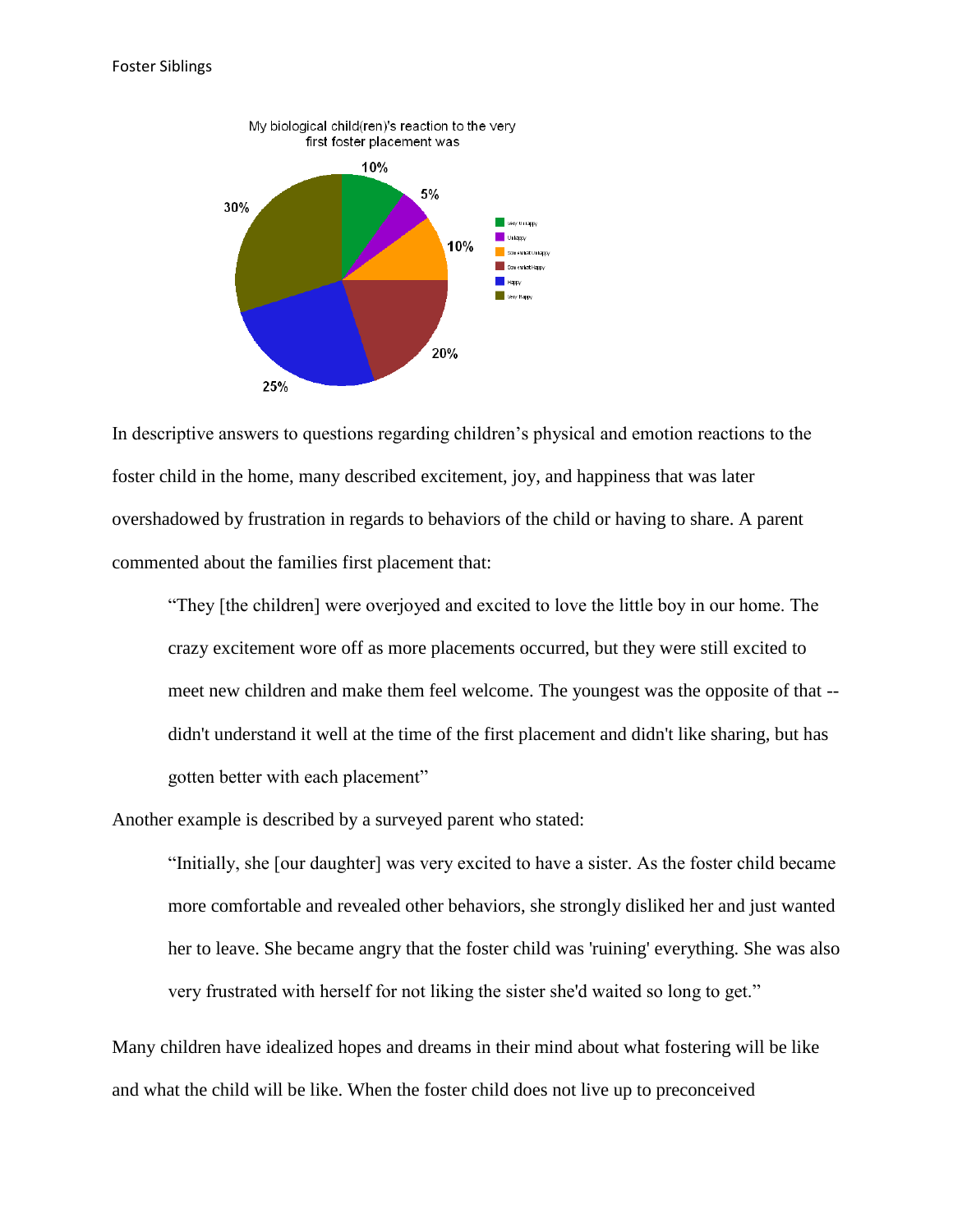expectations, children may feel betrayed or insecure in not knowing what to expect. Other children may experience confusion when they expected the foster child to be just like them or just like their best friend and come to find the opposite to be true.

In analyzing the lasting/ongoing effects of fostering on biological children, questions about the negative aspects of fostering, the positive experiences, and what agencies could do to improve these experiences for the children of foster caregivers. Qualitative answered included the positive lessons children learned, how they impressed their parents by wanting to help many others, and how the children of foster caregivers get to see a piece of the world that many never will. One parent sated that thought the experience of fostering,

> "They [My Children] have shared/given of their possessions, realizing that not all children are as fortunate. They have picked up extra slack around the house when they realize that things are a bit overwhelming. They simply realize that they are blessed and that not every family lives a nice little suburban life. There is a lot of suffering out there and now they realize that."

Similarly, another parents described the greatest part of fostering was,

"[The children] learning that the world does not revolve around them. And that helping people doesn't always need to be nice, neat, and easy. My oldest said during a conversation one day "sometimes you need take risks to love people." She is getting it and that's a huge reward within this experience of fostering."

While the cumulative effects of fostering appear to be very positive for the biological children in the home and the potential for growth and learning, the day to day experiences can be difficult. When asked what the most difficult part of fostering was for a biological child, many parents stated that their children struggled the most with sharing. Whether it was sharing a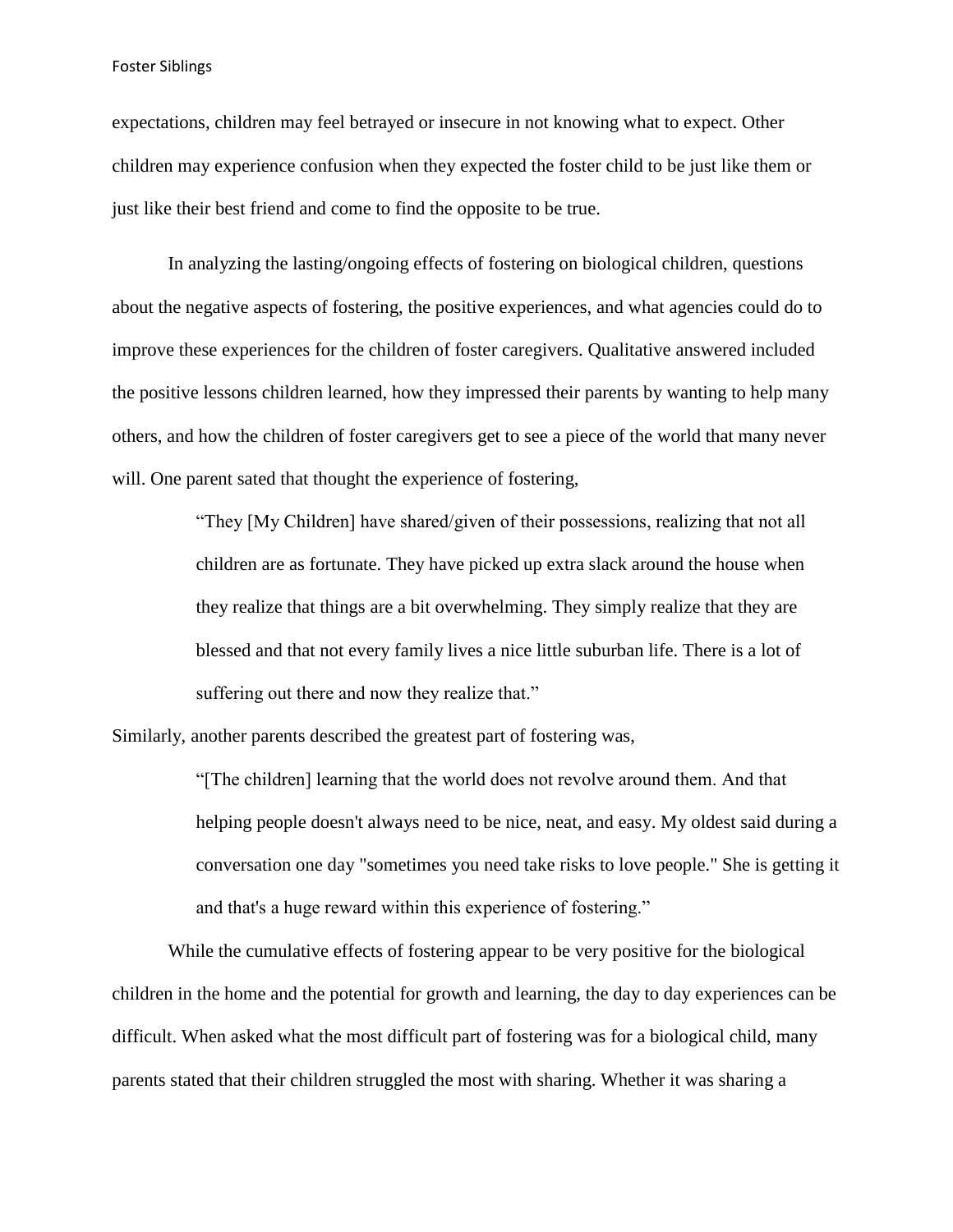bedroom, sharing toys, and simply sharing a home, it seemed that having to give 24/7 to a child who is not a sibling was very taxing on many biological children. Another strong theme throughout this part of the research was the children's struggle with behaviors in the home. Many parents described their child being angry or confused when their foster sibling would become volatile or refuse to do what was asked of them. One parent explained the tough times by saying,

"They [our children] have seen the immense damage that abuse can cause for a child - and the ways in which that damage is displayed. It can be scary and they are very aware of that."

Still, another parent stated the following,

"There have been many trials. I don't think we will know the full effects until they are able to process their childhood. They are currently 10, 8, and 2. There have been feelings of anger and bitterness. We messed with birth order and that gets tough a lot of days. We have 3 first born in our home"

While not all of these negative factors that biological children experience in the home are avoidable, some can be buffered with understanding, education, and maintaining realistic expectations.

IV. Limitations

The sample size of this research should be considered a limitation. Additionally, since the sample was taken from foster parents from the same private agency, it is possible that influences from the particular agency may have skewed some results. For these reasons, the research is not generalizable.

V. Implications: Curriculum development/available resources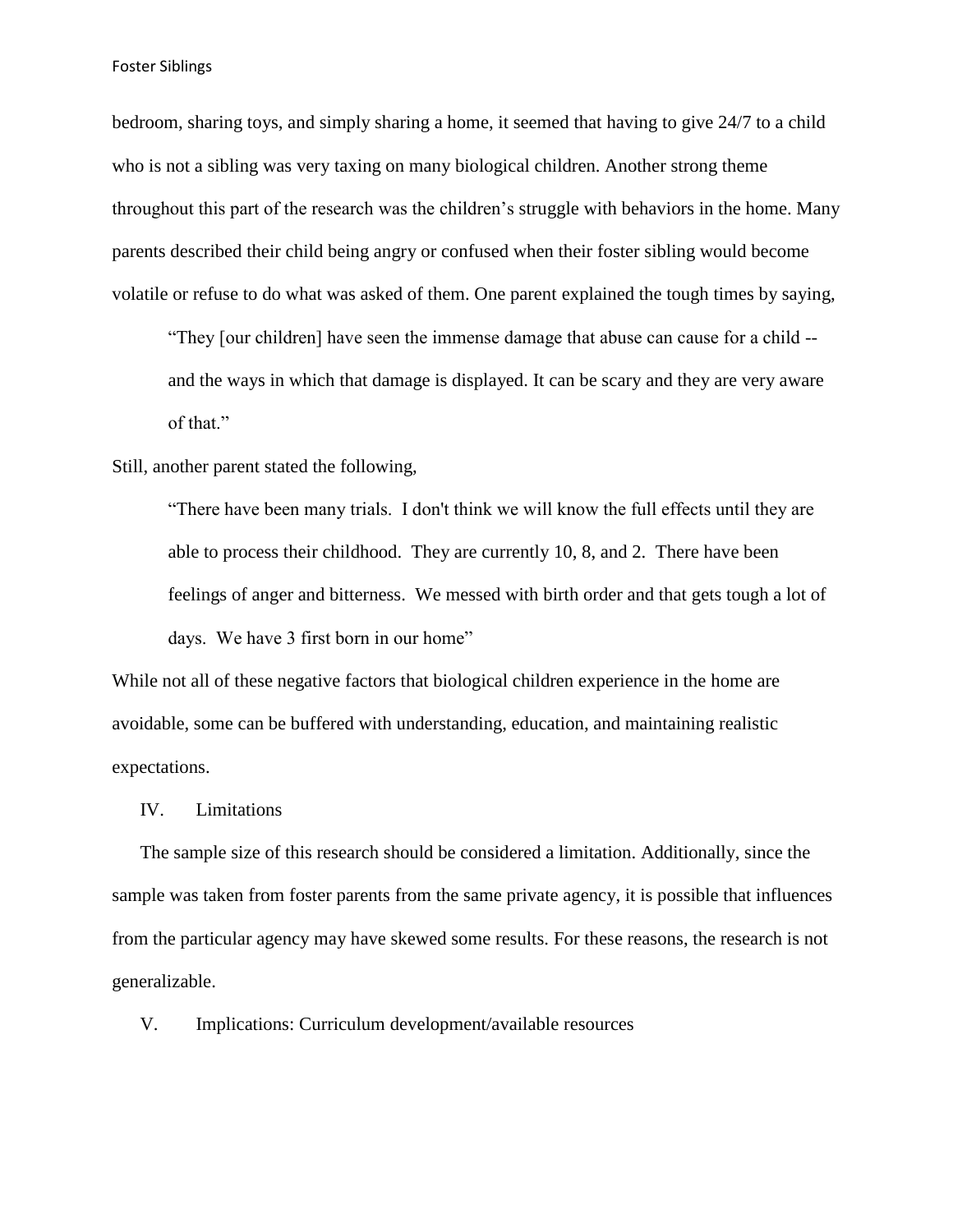In recognizing that little to no tools currently exist to train the biological children of foster caregivers, this research informed the creation of a five lesson curriculum. The curriculum is geared toward children ages 8-13 whose parents are also enrolled in preservice training classes through a licensing foster care agency. Since many parents return home after these classes and pass the knowledge onto their children anyway, this curriculum would remove the full responsibility of this from the parents. The foster care agency, whom is interested in the success of foster placements, should also take responsibility in fully preparing not only foster parents, but their children, for the changes that are to come. The curriculum covers the topics of: what is foster care, what to expect, your role in fostering, how to handle the hard times, and ends with an open forum. The final lesson, an open forum, is optional and dependent on time. There would be many ways to implement an open forum with the children and it is up to agency discretion to do this. Included in the curriculum is a sample permission letter to parents/caregivers, a letter to instructors of the curriculum, and a thorough lesson plan stating the goals and objectives of each lesson.

#### VI. Conclusion

Though not much research is currently available, the biological children in a foster family are a population that should be studied more in order to fully assess their needs and experiences. Social workers in the foster care profession should be attentive to the family dynamic as a whole when completing important home visits. In conclusion of the previously mentioned research and review of literature it was found that biological children respond best to fostering children younger than themselves. It also became apparent that children need to have a proper understanding of what foster care is, what their role in the home is, the ways the home may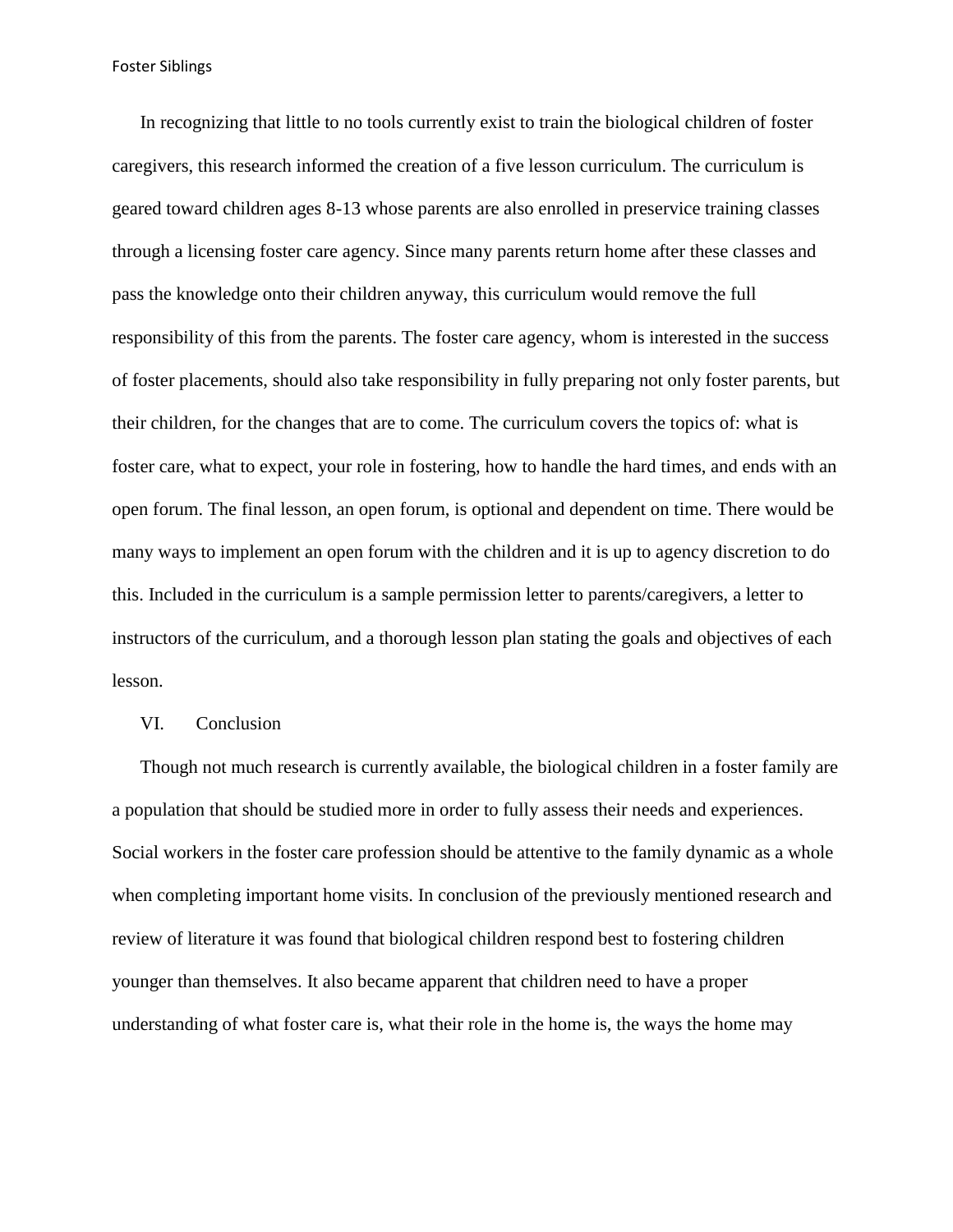change and the ways it will stay the same. Further research is needed to further explore these topics.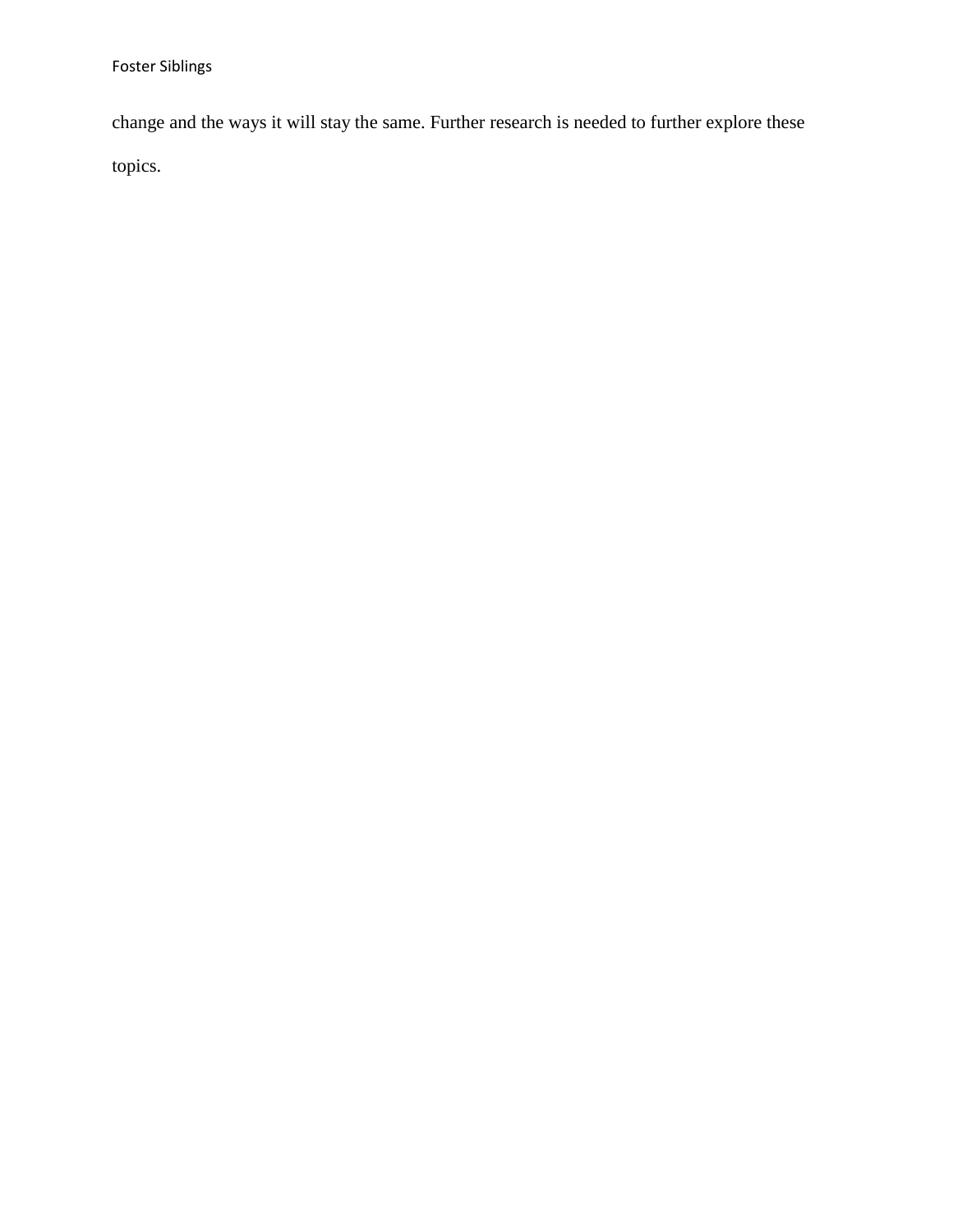#### VII. References

- Höjer, I., Sebba, J., & Luke, N. (October 2013). The impact of fostering on foster carers' children: An international literature review. Rees Centre (Research in Fostering and Education), University of Oxford. ISBN: 978-0-9576782-6-2
- Kaplan, C. P. (1988). The biological children of foster parents in the foster family. Child  $\&$ Adolescent Social Work Journal, 5(4), 281-299.
- Poland, D. C., & Groze, V. (1993). Effects of foster care placement on biological children in the home. Child & Adolescent Social Work Journal, 10(2), 153-164.
- Serbinski, S. (2011, December). A new beginning: How to support son and daughters of foster parents through the framework of interpersonal neurobiology. Research Gate.
- Sutton, L., & Stack, N. (2013). Hearing quiet voices: Biological children's experiences of Younes, M., & Harp, M. (2007). Addressing the impact of foster care on biological children and their families. Child Welfare, 86(4), 21-40 20p.
- Younes, M., & Harp, M. (2007). Addressing the impact of foster care on biological children and their families. Child Welfare, 86(4), 21-40 20p.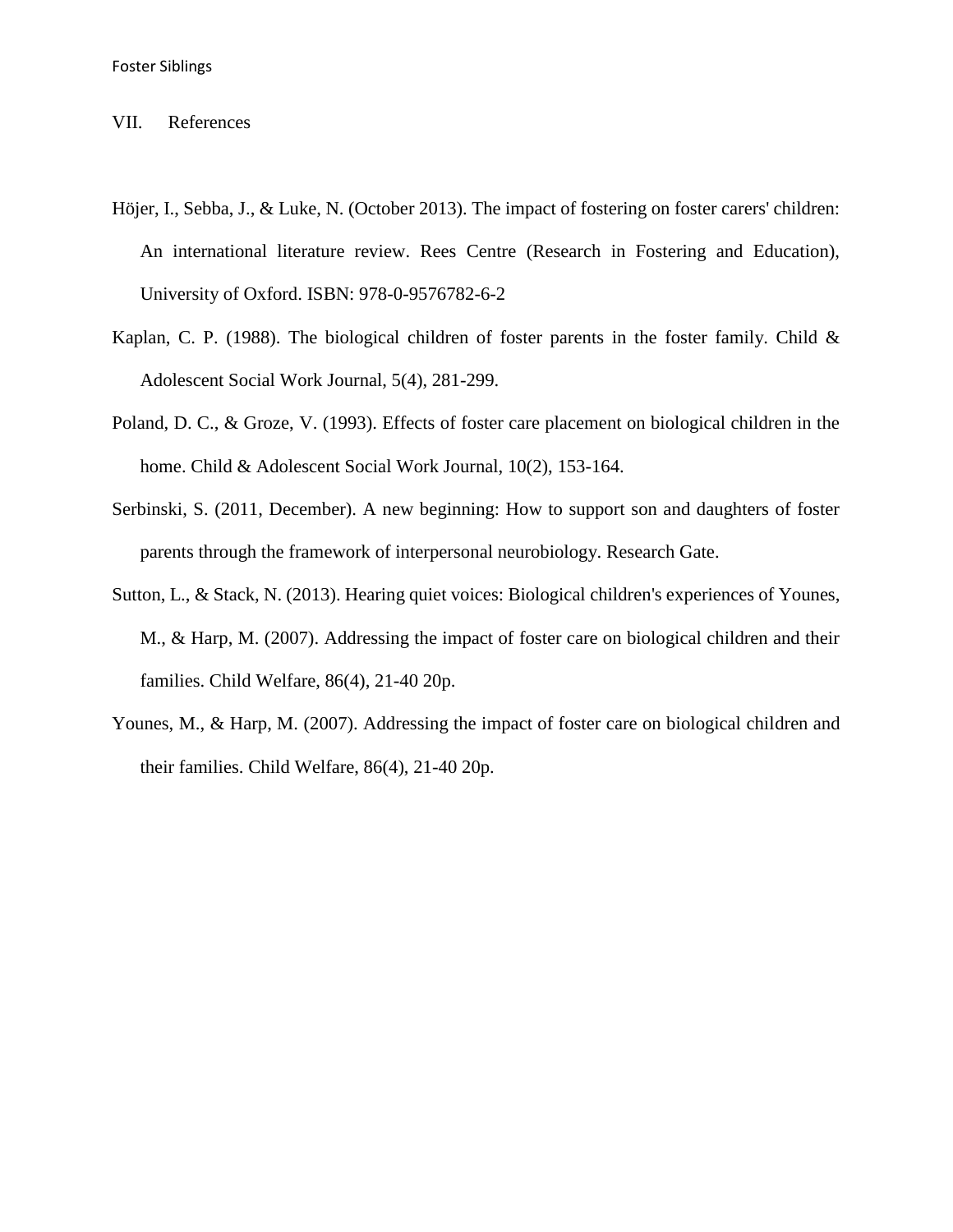## Appendix A

the following survey was distributed to foster parents:

Your age:

Your gender:

Education:

- $\overline{Q}$  No HS (1)
- $\overline{O}$  Some HS (2)
- HS Diploma/GED (3)
- $\bigcirc$  Some College (4)
- $O$  BA/BS (5)
- $\overline{Q}$  Graduate (6)
- O Post Graduate (7)

Your Race/Ethnicity

- Black, non-Hispanic (1)
- $\overline{O}$  Hispanic (2)
- O Black-Hispanic (3)
- $\bullet$  White (4)
- $\overline{Q}$  Asian (5)
- O Native American/Native Alaskan (6)
- O Native Hawaiian/Pacific Islander (7)
- $\overline{O}$  Other (8)

1 How many biological children do you have?

2 Please describe your biological children's gender and age during fostering. For example: Child 1: age, gender Child 2: age, gender

3 Maximum number of foster children in the home at one time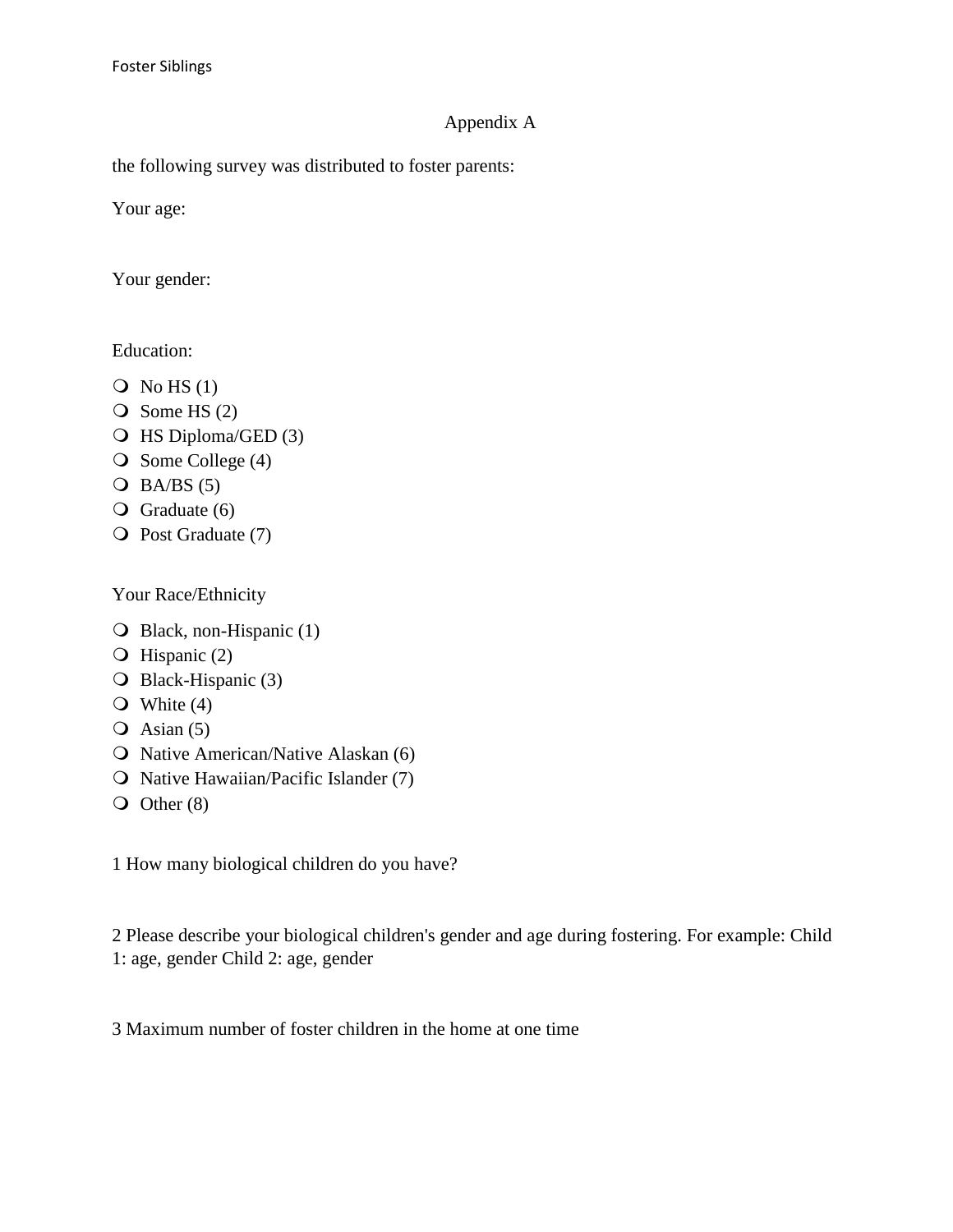4 My home is

- $\overline{Q}$  A single parent household (1)
- $\overline{Q}$  A dual parent household (2)

5 The decision to foster was made with my biological child(ren) in mind

- $\bigcirc$  Strongly Agree (1)
- $\overline{Q}$  Agree (2)
- $\overline{O}$  Disagree (3)
- $\overline{O}$  Strongly Disagree (4)

6 My biological child(ren) were well prepared for the experience of fostering

- $\bigcirc$  Strongly Agree (1)
- $\overline{Q}$  Agree (2)
- $\overline{O}$  Disagree (3)
- $\overline{O}$  Strongly Disagree (4)

7 If applicable, please describe the ways you prepared your biological child(ren) for fostering

8 My biological child(ren)'s reaction to the very first foster placement in the home was

- $\overline{Q}$  Very Unhappy (1)
- $\overline{O}$  Unhappy (2)
- $\overline{O}$  Somewhat Unhappy (3)
- $\overline{O}$  Somewhat Happy (4)
- $\overline{O}$  Happy (5)
- $\overline{Q}$  Very Happy (6)

9 Please describe your biological child(ren)'s EMOTIONAL response(s) to fostering

10 Please describe your biological child(ren)'s PHYSICAL response(s) to fostering

11 If applicable, please describe any other observable changes in your biological child(ren) during the first foster placement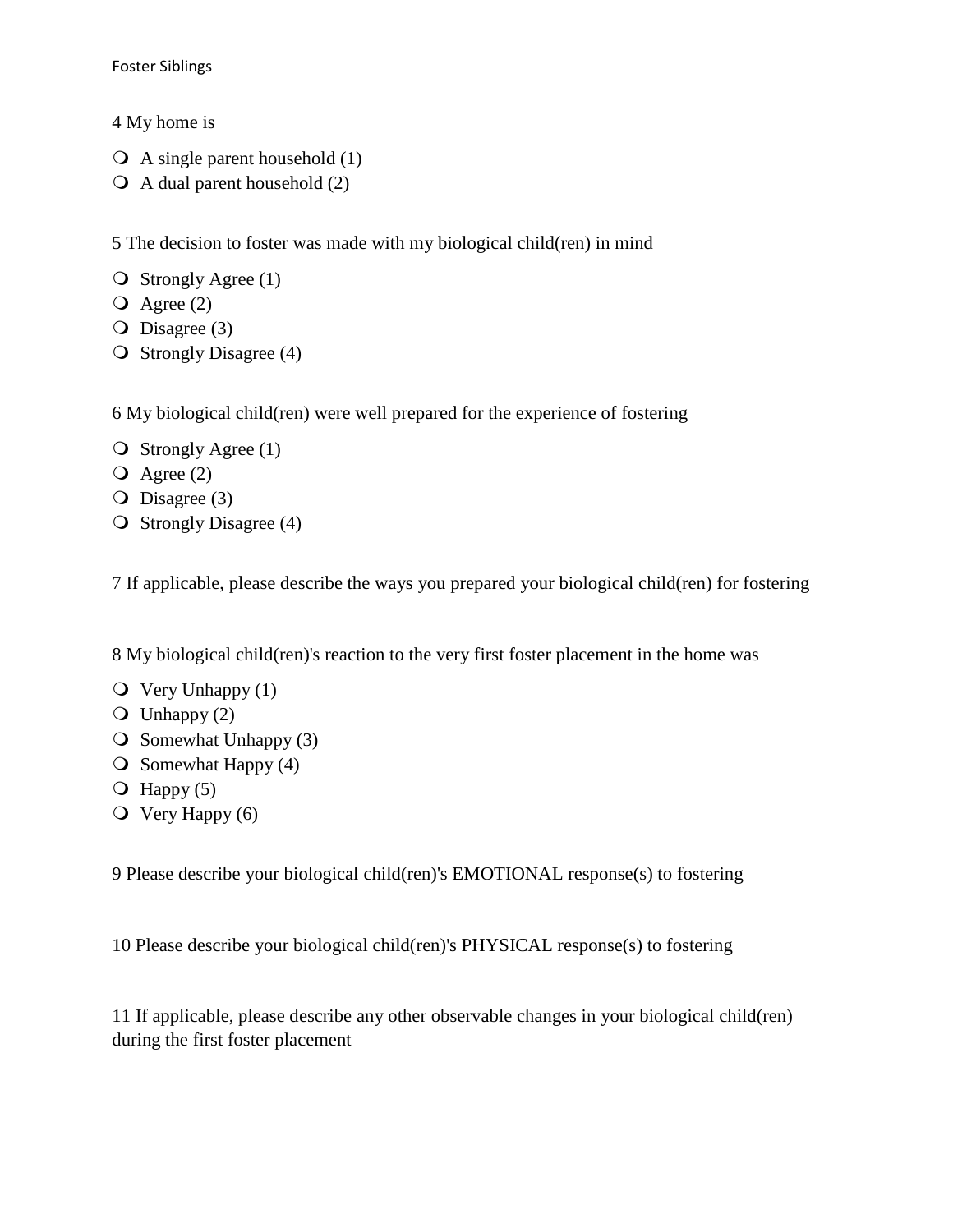12 My biological child(ren) felt threatened or uneasy having foster children in the home

- $\overline{O}$  Strongly Disagree (1)
- $\overline{O}$  Disagree (2)
- $\overline{O}$  Somewhat Disagree (3)
- $\overline{O}$  Somewhat Agree (4)
- $\overline{Q}$  Agree (5)
- $\overline{O}$  Strongly Agree (6)

13 In regards to the previous question, please describe any circumstances that you recall related to when your biological felt threatened or uneasy having foster children in the home

14 My biological child(ren) seem to respond most positively to foster children who are

- $\overline{Q}$  Younger then my child(ren) (1)
- $\overline{O}$  The same age as my child(ren) (2)
- $\bigcirc$  Older than my child(ren) (3)
- $\overline{Q}$  Unknown (4)

15 My biological child(ren) took part in caring for the foster child(ren)

- $\bigcirc$  Strongly Agree (1)
- $\overline{Q}$  Agree (2)
- $\overline{O}$  Disagree (3)
- $\overline{O}$  Strongly Disagree (4)

16 Please list any POSITIVE qualities/experiences that your biological child(ren) obtained as a result of fostering

17 Please list any NEGATIVE qualities/experiences that your biological child(ren) obtained as a result of fostering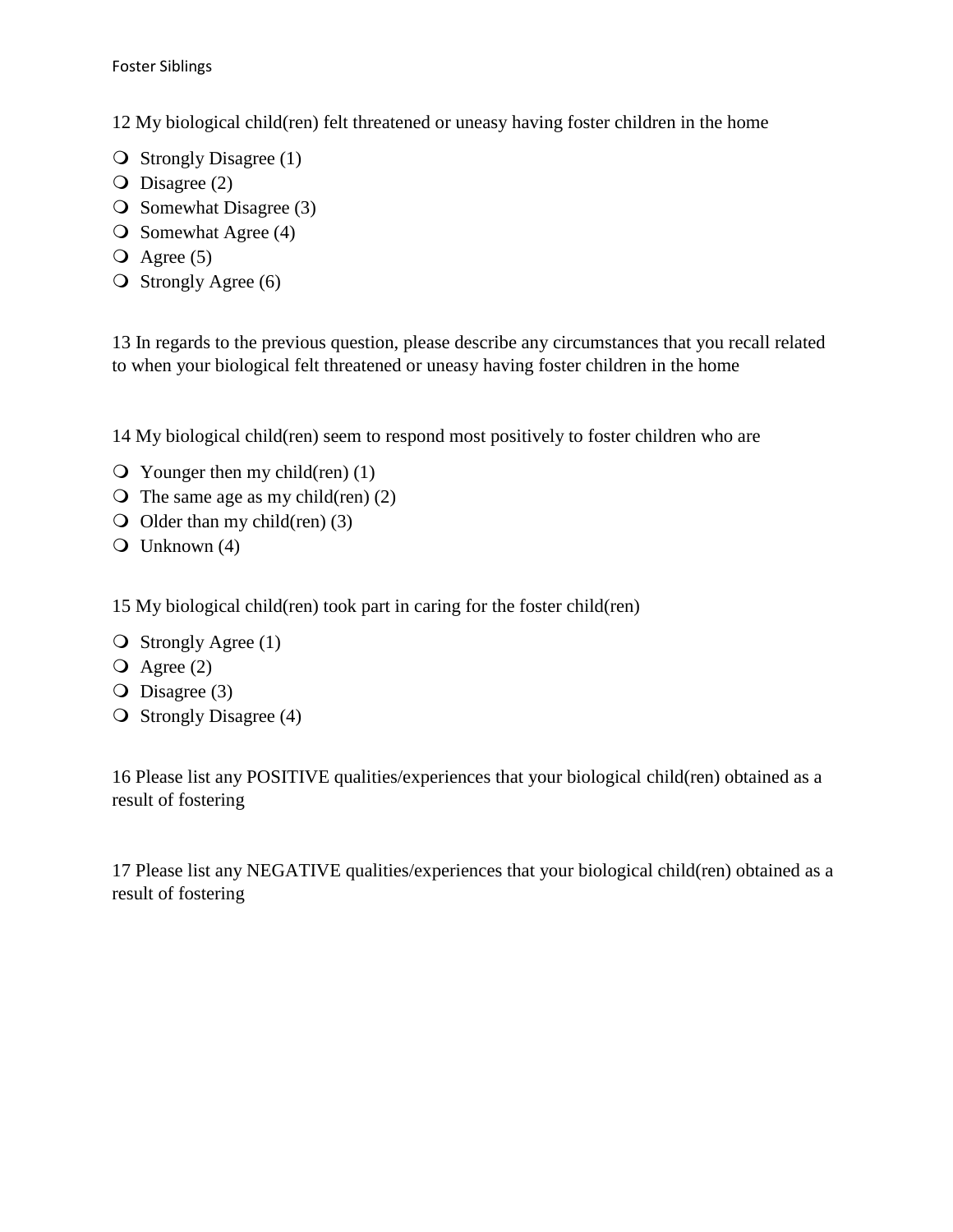18 How much of the training you received for fostering incorporated your biological children?

- $\overline{Q}$  A lot (1)
- $\overline{Q}$  Some (2)
- $\overline{O}$  Not Enough (3)
- $\bigcirc$  Hardly any (4)
- $\overline{Q}$  None (5)

19 I was well aware of the impact (positive or negative) fostering would have on my biological child(ren)

- $\bigcirc$  Strongly Agree (1)
- $\overline{Q}$  Agree (2)
- $\overline{O}$  Disagree (3)
- $\overline{O}$  Strongly Disagree (4)

20 In terms of tools/supports for my biological child(ren) during the foster experience

- $\bigcirc$  There are more than enough (1)
- $\overline{O}$  There are enough (2)
- $\overline{O}$  There are not enough (3)
- $\bigcirc$  There are none that I know of (4)
- $\overline{O}$  They are not needed (5)

21 My biological children were included in the decision to foster

- $\bigcirc$  Strongly Agree (1)
- $\overline{Q}$  Agree (2)
- $\overline{O}$  Disagree (3)
- $\overline{O}$  Strongly Disagree (4)

22 Overall, my biological child(ren) benefited from the experience of fostering

```
\bigcirc Strongly Agree (1)
```
- $\overline{Q}$  Agree (2)
- $\overline{O}$  Disagree (3)
- $\overline{O}$  Strongly Disagree (4)